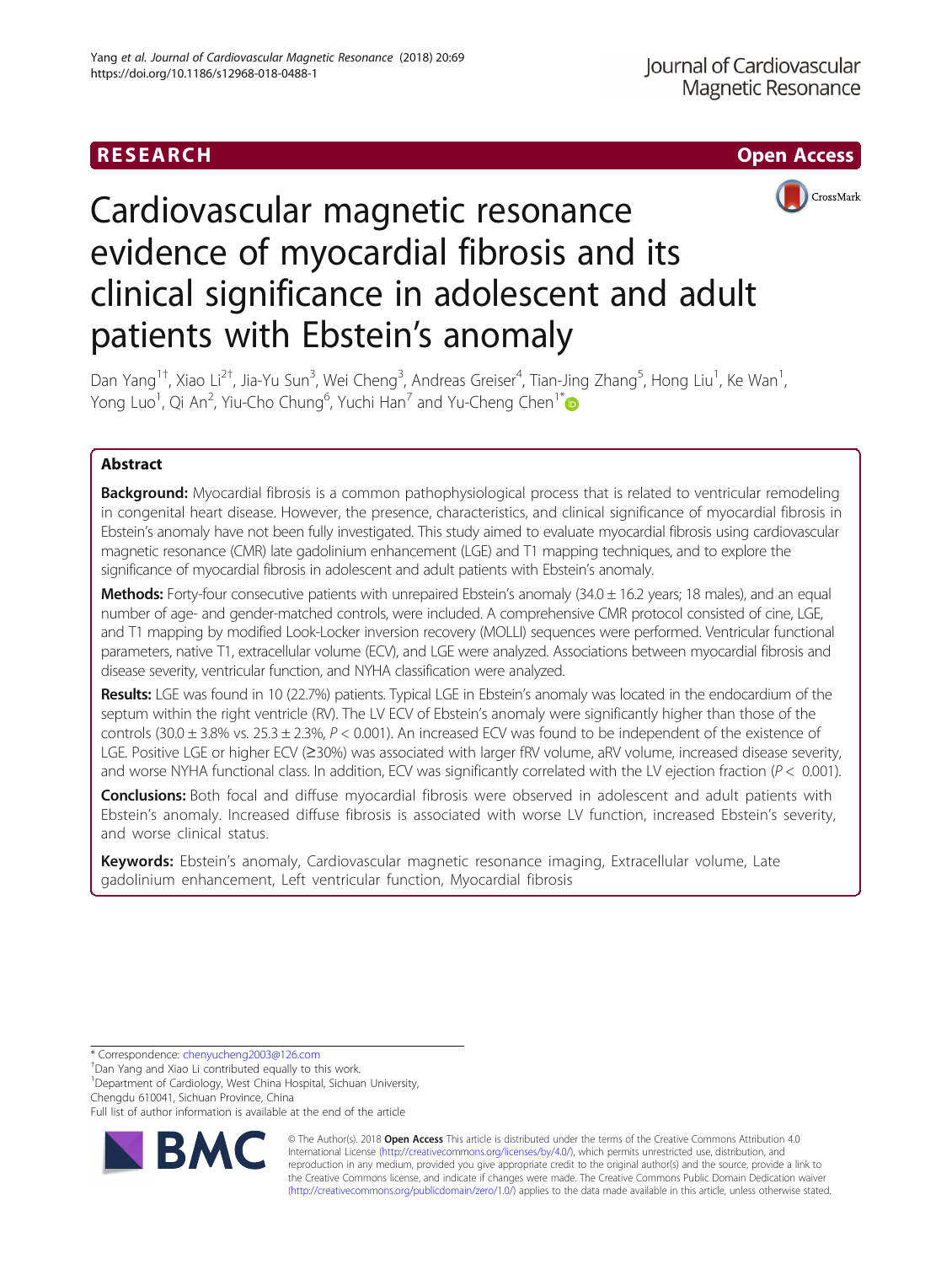## Background

Ebstein's anomaly is a rare congenital heart disease. It is considered a right ventricular (RV) myopathy with failure of delamination of the tricuspid leaflets. Ebstein's anomaly is associated with considerable tricuspid regurgitation and the formation of an atrialized right ventricle (aRV)  $[1-4]$  $[1-4]$  $[1-4]$  $[1-4]$  $[1-4]$ . Compromised RV function, in varying degrees, is frequently found in Ebstein's anomaly, and it is believed to be the major cause of heart failure [\[2,](#page-8-0) [3](#page-8-0), [5,](#page-8-0) [6](#page-8-0)].

Compared with the tricuspid valve and RV abnormalities, the left ventricle (LV) of Ebstein's anomaly is less studied. LV dysfunction was found in 7–50% patients with Ebstein's anomaly and was associated with worse prognosis after surgery [\[7](#page-8-0)–[10](#page-8-0)]. The mechanism of LV dysfunction in Ebstein's anomaly is yet to be explored. Myocardial fibrosis was found in the left heart of decedents with Ebstein's anomaly [\[11](#page-8-0), [12](#page-8-0)]. Limited by the available techniques, to date, it has been difficult to explore the relationship between myocardial fibrosis and ventricular dysfunction in vivo.

Cardiovascular magnetic resonance (CMR) is a powerful non-invasive imaging modality to evaluate myocardial fibrosis. Late gadolinium enhancement (LGE) is an established CMR technique that provides accurate quantitation of myocardial replacement fibrosis. Recent advances in CMR native T1 mapping have provided us with a groundbreaking tool for quantification of diffuse myocardial fibrosis. The extracellular volume fraction (ECV) calculated from pre and post contrast T1 mapping images showed a strong correlation with collagen volume fraction histologically obtained from endomyocardial biopsies [[13](#page-8-0), [14](#page-8-0)]. Myocardial LGE is strongly related to myocardial viability, ventricular function, and adverse prognosis in patients with ischemic heart disease, dilated cardiomyopathy, hypertrophic cardiomyopathy, and cardiac amyloidosis [\[15](#page-8-0)–[18](#page-8-0)]. In congenital heart disease, the existence of LGE located in the RV outflow tract is associated with the occurrence of ventricular tachycardia in patients with repaired Tetralogy of Fallot [\[19\]](#page-8-0). T1 mapping also revealed diffuse fibrosis in repaired Tetralogy of Fallot and pulmonary hypertension [[20](#page-8-0), [21\]](#page-8-0). With the availability of these techniques, we are now able to study myocardial fibrosis and its significance in patients with Ebstein's anomaly. Therefore, in the present study, we employed LGE and T1 mapping techniques to quantify focal and diffuse myocardial fibrosis in patients with Ebstein's anomaly, and to investigate their correlations with the severity of Ebstein's anomaly, ventricular function, and clinical status.

#### Methods

#### Study population

Consecutive patients with unrepaired Ebstein's anomaly referred to our institution for clinical evaluation gave their consent and were enrolled into a registry since June 2013. All patients received a comprehensive evaluation including a detailed medical history, physical examination, oxygen saturation test, routine blood examination (including serum creatine), electrocardiography, echocardiography, and CMR imaging. Patients in our registry database from June 2013 to Oct 2016 were reviewed and patients with complete data sets and those older than ten years of age were included in the study. Exclusion criteria were as follows: 1) Contraindications to contrast-enhanced CMR; 2) other coexisting cardiomyopathy, such as hypertrophic, restrictive, or infiltrative cardiomyopathy; 3) a history of known coronary heart disease or myocarditis; 4) other complex congenital cardiac anomalies (e.g., congenitally corrected transposition with Ebstein's anomaly); 5) CMR image quality was too poor to analyze due to significant arrhythmia or difficulty with breath-holding. Patients were grouped into Carpentier's classification of types A to D, based on the mobility of the tricuspid leaflet and the RV shape and contractility on echocardiography [[22](#page-8-0)].

An equal number of age- and gender-matched subjects were included as controls. Healthy adults with no documented cardiovascular diseases or other major illnesses, and with normal echocardiograms, were recruited as volunteers. Subjects younger than 18 years old were selected for CMR examination to screen for myocarditis. Subjects were included as controls if all clinical data, routine blood work, electrocardiography, echocardiography, and CMR examination excluded cardiovascular disease. All patients and controls (or their parents if a subject was younger than 18 years old) gave written informed consent for their data to be included in this study.

#### CMR data acquisition

CMR was performed on a 3 T scanner (Magnetom Tim Trio, Siemens Healthineers, Erlangen, Germany) with using a 32-channel phased-array cardiac coil. All images were acquired with electrocardiogram (ECG)-gated breath-hold technique. All patients were scanned according to the standard imaging protocol for Ebstein's anomaly [[23](#page-8-0)]. The protocol consisted of stacks of balanced steady-state free-precession (bSSFP) cine images acquired in the three long-axis (two-, three-, and four-chamber) views, consecutive short-axis views covering the LV from base to apex (TR/TE 3.4 ms /1.3 ms, flip angle 50°, FOV  $300 \times 340$  mm, matrix size  $256 \times 144$ , slice thickness 8 mm), and consecutive axial cine bSSFP images covering the whole heart extending from the pulmonary bifurcation to just below the diaphragm. LGE images were acquired using a T1-weighted inversion recovery turboflash sequence 10 to 20 min after bolus contrast injection (Gadopentetate dimeglumine, 0.15 mmol/kg, Bayer HealthCare Pharmaceuticals, Wayne, New Jersey, USA) in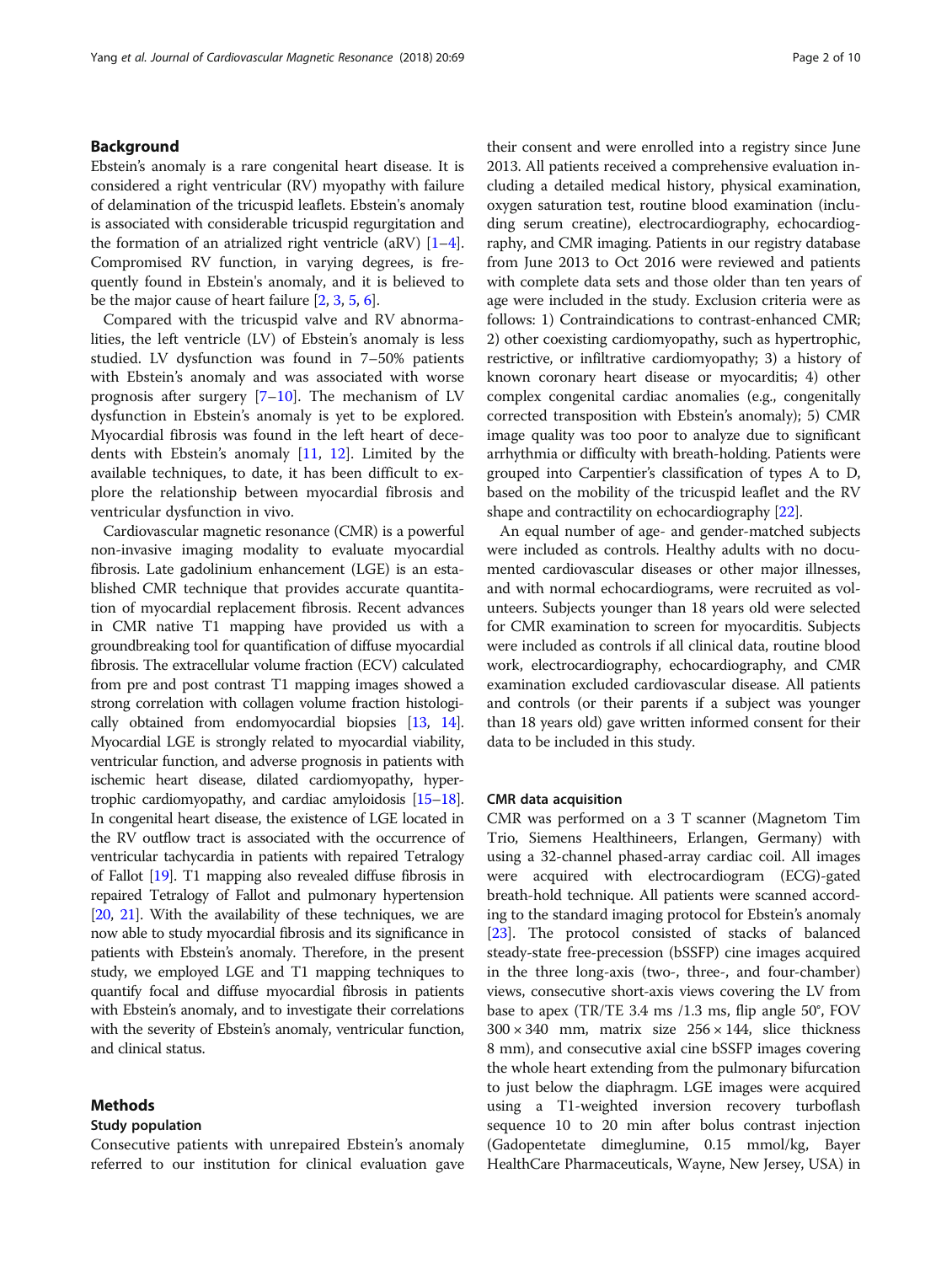the same planes. T1 measurements were performed by using a Modified Look-Locker Inversion Recovery sequence (MOLLI) at the LV basal-, mid- and apicallevels, with the following parameters: non-selective inversion pulse, bSSFP single shot readout with 35° flip angle, minimum inversion time 110 ms, inversion time increment 80 ms, TR/TE of  $2.9/1.12$  ms, FOV of  $360 \times$ 272 mm, matrix size of  $256 \times 144$ , Voxel size of  $2.1 \times 1.4 \times$ 8 mm3 and slice thickness of 8 mm. The inversion time for each patient was chosen at the time of scanning from the TI scout images, with three heartbeats for recovery between each experiment. Native T1 measurements were acquired before injection of gadolinium, with an imaging scheme of 5(3)3), and post contrast T1 measurements were repeated in the same short-axis slices 10–15 min after the administration of gadolinium with a scheme of 4(1)3(1)2. The hematocrit was tested within 24 h of CMR scanning for ECV calculation.

#### CMR functional analysis

CMR images were analyzed using a commercially available software package (QMass® 7.6, Medis, Leiden, The Netherlands). Biventricular volume and function were obtained by tracing epicardial and endocardial contours manually on both end-diastolic and end-systolic phases. The LV volume, function, and mass were measured based on the consecutive short-axis slices. RV volume and function were derived from the axial views, as described in previous studies [[1,](#page-8-0) [24](#page-8-0)]. All volumetric parameters were indexed to body surface area (BSA). The tracing method for the chambers was similar to the previous description by Fratz et al. [[2,](#page-8-0) [25](#page-8-0)]. A line along the tricuspid leaflets was used to segment the aRV and the functional right ventricle (fRV). The fRV is defined as the part of the RV distal to the tricuspid leaflets. The border demarcating the aRV and morphological right atrium (RA) is defined as the curved line along the presumed tricuspid valve annulus, from the free wall attachment of the anterior tricuspid valve leaflet to the point of presumed septal leaflet attachment [\[25\]](#page-8-0). The trabeculae and papillary muscles were included in the ventricular blood pool.

#### Quantification of myocardial fibrosis

LGE images were visually assessed on phase sensitive inversion recovery (PSIR) images at the short- and long-axis views by two experienced CMR imagers (YCC, and JYS, both with > 300 cases/year experience in CMR). The myocardial T1 calculation was based on the LV short axis MOLLI images with motion correction. The endocardial and epicardial contours were traced manually on the pre-contrast T1-mapping images and post-contrast T1-mapping images. The T1 curve was fitted automatically using the software  $(QMass^{\circ} 7.6,$ Medis), and the mean myocardial T1 was obtained. At the same time, the blood T1 was obtained by drawing an ROI in the blood pool within the LV cavity in the pre-contrast and post-contrast T1-mapping images, respectively. The ECV was calculated as [[26\]](#page-8-0):

$$
ECV = (1 - \text{hematorit}) \frac{\left(\frac{1}{T1 \text{ myo post}} - \frac{1}{T1 \text{ myo pre}}\right)}{\left(\frac{1}{T1 \text{ blood post}} - \frac{1}{T1 \text{ blood pre}}\right)}
$$

#### Severity of Ebstein's anomaly

In our study, the severity index (SI) and total right/left- volume index (Total R/L-volume index) were utilized to quantify the severity of EA. SI, described by Fratz et al., was calculated using the area of the RA, aRV, fRV, left atrium (LA), and LV traced in end-diastole on the four-chamber view  $[1, 2, 25]$  $[1, 2, 25]$  $[1, 2, 25]$  $[1, 2, 25]$  $[1, 2, 25]$  $[1, 2, 25]$  $[1, 2, 25]$ . The total R/L-volume index was defined by Hösch et al. as the ratio of the total volume of the right heart and left heart, measured in the end-diastole on the axial views [\[27](#page-8-0)]. The equations for the two indices are shown as:

SI = area of 
$$
\left(\frac{RA + aRV}{fRV + LA + LV}\right)
$$

Total R/L-Volume Index = volume of  $\left(\frac{RA + aRV + fRV}{LA + LV}\right)$ 

#### Statistical analysis

Statistical analysis was performed using SPSS 17.0 (SPSS Inc., International Business Machines, Armonk, New York, USA). Numerical data in normal distribution were expressed as the mean ± standard deviation (SD), or else were expressed as the median with the interquartile range. Continuous data were compared using a paired t-test. Categorical data were expressed as frequencies and compared using a  $\chi^2$  test or the Fisher's exact test as appropriate. Correlations between variables were analyzed by using Pearson's or Spearman correlation analyses. Univariable factors related to the ECV at  $p < 0.1$ were included in the multivariate stepwise regression analysis. Statistical significance was defined as  $P < 0.05$ .

## Results

## Demographic, clinical characteristics and basic CMR functional data

Ultimately, the Ebstein's anomaly registry database comprised data from seventy-eight patients. Patients were excluded from the study because of: age < 10 years ( $n = 12$ ), no contrast was used ( $n = 2$ ), poor image quality caused by due to persistent atrial fibrillation or unable to breath hold  $(n = 10)$ , and T1 mapping not performed  $(n = 10)$ . The remaining 44 patients were included in the study. The mean age of the patients was  $34.0 \pm 16.2$  years (range 10–60) years. Seven patients were between 10 and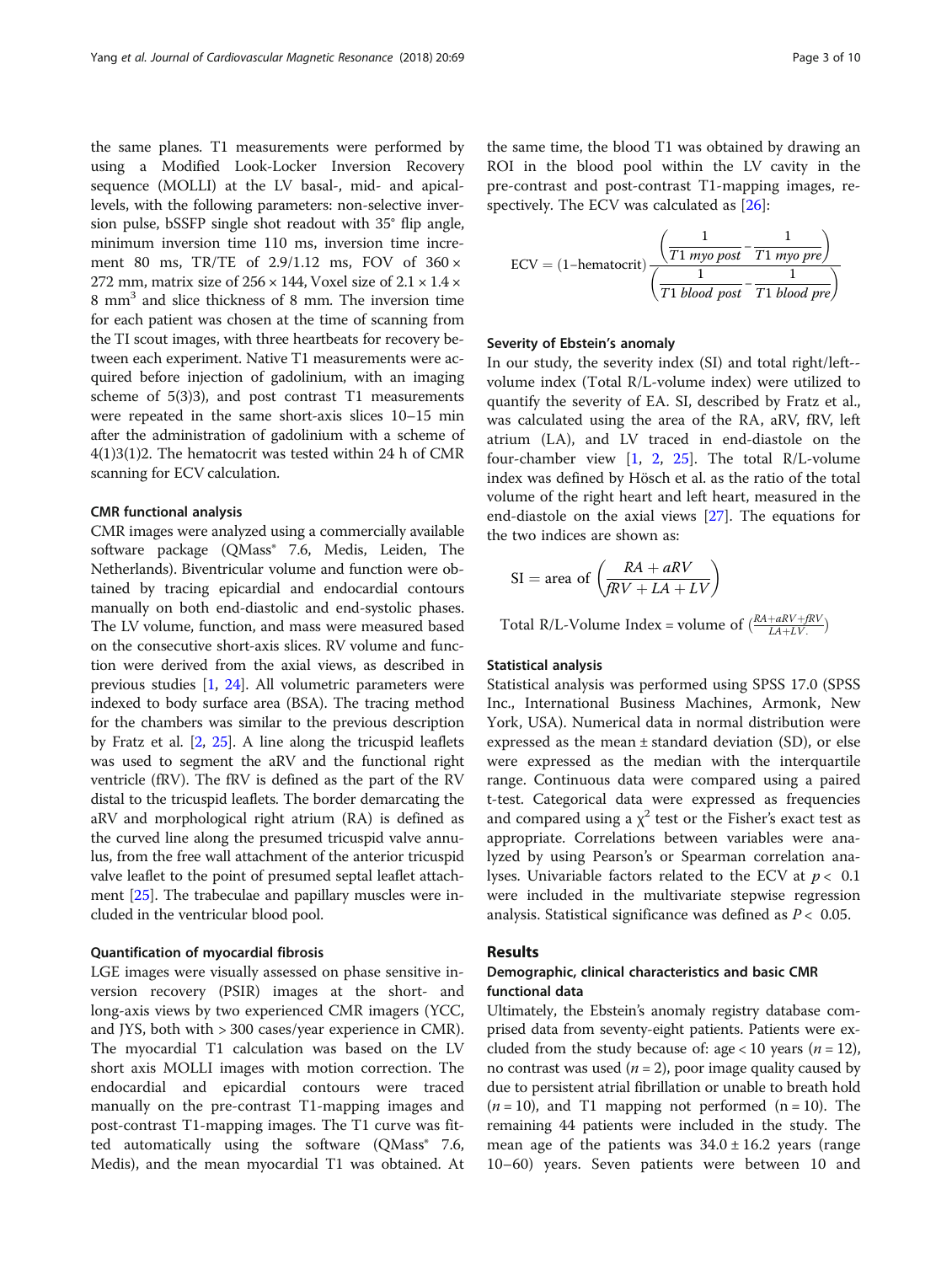## Left and right ventricular volume, function and remodeling

LV end diastolic volume (EDV) index was reduced in Ebstein's anomaly patients  $(68.3 \pm 16.8 \text{ vs. } 79.0 \pm 17.1 \text{ m}$  $P = 0.007$ ) (Table 2). LV ejection fraction (EF) and LV mass index in Ebstein's anomaly was decreased (52.8 ± 7.6%, vs.  $60.6 \pm 3.7$ %,  $P < 0.001$ ; and  $39.2 \pm 9.1$  g/m2 vs.  $45.2 \pm 11.1$  g/m2,  $P = 0.004$ , respectively). LVEF was reduced (< 50%) in 34.1% ( $n = 15$ ) of the Ebstein's anomaly patients. The LV mass to volume ratio was not significantly different from the control group. Both total and fRV EDV indices and RV end systolic volume (ESV) index were significantly increased compared with those

Table 1 Characteristics of patients and controls

|                                            | Ebstein's anomaly<br>$(N = 44)$ | Healthy Subjects<br>$(N = 44)$ | P value |
|--------------------------------------------|---------------------------------|--------------------------------|---------|
| Age, yrs                                   | $34.0 \pm 16.2$                 | $33.3 \pm 16.1$                | 0.923   |
| $10 \leq$ age $\leq 18$ , yrs              | 7(15.9)                         | 7(15.9)                        | 1.000   |
| Male (n, %)                                | 18(40.9)                        | 18 (40.9)                      | 1.000   |
| BSA, m <sup>2</sup>                        | $1.5 \pm 0.2$                   | $1.6 \pm 0.2$                  | 0.468   |
| BMI, $\text{kg/m}^2$                       | $21.8 \pm 4.8$                  | $21.7 \pm 3.5$                 | 0.932   |
| Heart rate, bpm                            | $83.3 \pm 12.7$                 | $73.6 \pm 11.6$                | < 0.001 |
| $SO2$ at rest %                            | $96.6 \pm 2.6$                  | $99.0 \pm 1.0$                 | < 0.001 |
| Hematocrit, %                              | $42.5 \pm 4.9$                  | $44.1 \pm 5.2$                 | 0.071   |
| ASD/PFO (n, %)                             | 29 (65.9)                       | $\Omega$                       |         |
| W-P-W (n, %)                               | 6(13.6)                         | 0                              |         |
| Tricuspid regurgitation<br>severity (n, %) |                                 |                                |         |
| Moderate                                   | 12(27.3)                        | 0                              |         |
| Severe                                     | 32 (72.7)                       | 0                              |         |
| Carpentier's classification                |                                 |                                |         |
| Type A                                     | 18 (40.9)                       |                                |         |
| Type B                                     | 17 (38.6)                       |                                |         |
| Type C                                     | 8(18.2)                         |                                |         |
| Type D                                     | 1(2.3)                          |                                |         |
| NYHA functional classification (n, %)      |                                 |                                |         |
| I                                          | 10 (22.7)                       |                                |         |
| $\mathsf{II}$                              | 29 (65.9)                       |                                |         |
| $\mathbb{H}$                               | 5(11.4)                         |                                |         |

Abbreviations: BSA body surface area; BMI body mass index; ASD atrial septal defect; PFO patent foramen ovale; W-P-W Wolff-Parkinson-White; NYHA New York Heart Association

Table 2 Cardiovascular magnetic resonance parameters

|                                  | Ebstein's anomaly<br>$(N = 44)$ | Healthy subjects<br>$(N = 44)$ | $P$ value |
|----------------------------------|---------------------------------|--------------------------------|-----------|
| LV EDV index, $ml/m2$            | $68.3 \pm 16.8$                 | $79.0 \pm 17.1$                | 0.007     |
| LV ESV index, ml/m <sup>2</sup>  | 32.5 [12.1]                     | 31.3 [7.9]                     | 0.577     |
| LV EF, %                         | $52.8 \pm 7.6$                  | $60.6 \pm 3.7$                 | < 0.001   |
| LV mass index, $g/m^2$           | $39.2 \pm 9.1$                  | $45.2 \pm 11.1$                | 0.004     |
| LV mass/volume                   | $0.58 \pm 0.15$                 | $0.60 + 0.10$                  | 0.892     |
| fRV EDV index, ml/m <sup>2</sup> | 138.9 [66.6]                    | 73.6 [18.6]                    | < 0.001   |
| fRV ESV index, ml/m <sup>2</sup> | 77.3 [41.9]                     | 34.4 [10.4]                    | < 0.001   |
| fRV EF, %                        | $43.7 \pm 11.5$                 | $53.6 \pm 6.3$                 | < 0.001   |
| Total R/L-Volume-Index           | $4.3 \pm 2.5$                   | -                              |           |
| <b>SI</b>                        | $1.0 \pm 0.4$                   |                                |           |
| LV Native T1, ms                 |                                 |                                |           |
| Global                           | $1224.8 \pm 86.6$               | $1198.8 \pm 45.4$              | 0.084     |
| Septal                           | $1244.4 + 97.1$                 | $1218.0 \pm 44.3$              | 0.124     |
| Free wall                        | $1209.5 \pm 103.8$              | $1199.9 \pm 71.2$              | 0.630     |
| LV ECV, %                        |                                 |                                |           |
| Global                           | $30.0 \pm 3.8$                  | $25.3 \pm 2.3$                 | < 0.001   |
| Septal                           | $31.2 \pm 5.0$                  | $25.4 \pm 2.3$                 | < 0.001   |
| Free wall                        | $28.9 \pm 4.5$                  | $25.4 \pm 2.7$                 | < 0.001   |
| LGE positive, n (%)              | 10(22.7)                        |                                |           |

Abbreviations: LV left ventricle; EDV end diastolic volume; ESV end systolic volume: EF ejection fraction: fRV functional right ventricle: Total R/L-Volume Index, total right/left volume index; SI severity index; ECV extracellular volume; LGE late gadolinium enhancement

of the controls. The fRV EF in Ebstein's anomaly was significantly reduced  $(P < 0.001)$ .

## Prevalence, characteristics, and clinical relevance of LGE

LGE was seen in 10 out of 44 (22.7%) Ebstein's anomaly patients. The typical LGE pattern was linear or patchy localized within the RV subendocardium of the basal septum (Fig. [1\)](#page-4-0). Only one Ebstein's anomaly patient showed focal transmural LGE in the basal septum and posteromedial papillary muscle (shown in Fig. [1\)](#page-4-0). No remarkable LGE was seen in the LV free wall. In Ebstein's anomaly patients with LGE, the indexed fRV EDV and ESV were significantly larger than those patients without LGE (both  $P$  value < 0.01). The fRV EF was lower in patients with LGE than without. The aRV volume was also significantly larger in the LGE-positive group than the LGE-negative group. Ebstein's anomaly severity evaluated by the total R/L-volume index was more severe in patients with LGE than without LGE, while the SI was not significantly different between these two groups. Patients with LGE also had a higher NYHA functional class and lower oxygen saturation at rest than patients without LGE  $(P = 0.011$  and 0.042, respectively). The LV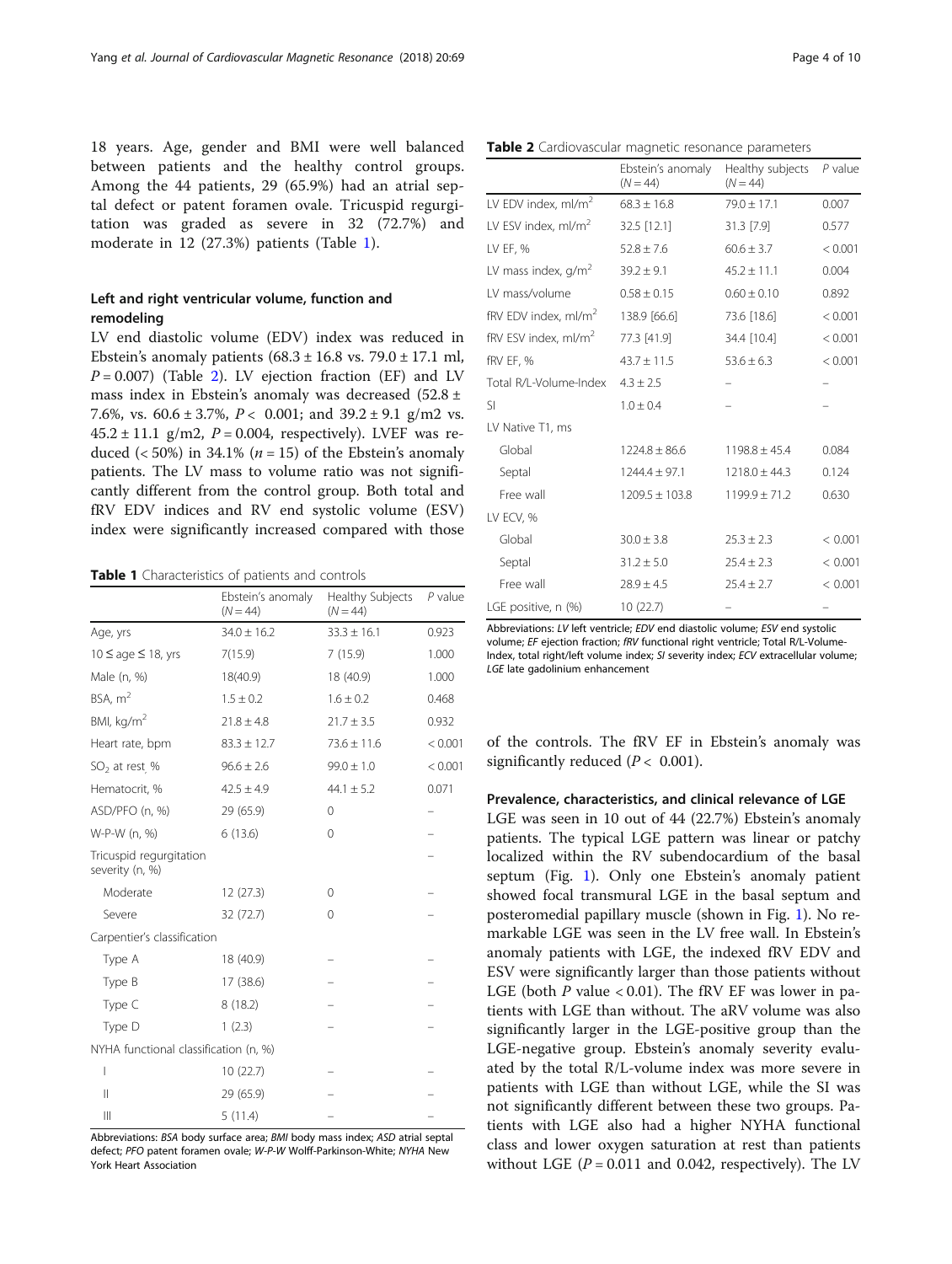<span id="page-4-0"></span>

volume and the LV EF were lower in patients with LGE; however, the difference was not significant. All data are shown in Table [3.](#page-5-0)

## Average native T1, myocardial ECV, and regional changes

The native T1 was higher but not statistically significant in patients with Ebstein's anomaly. The average myocardial ECV was significantly increased in patients with Ebstein's anomaly  $(P < 0.001)$ . The septal ECV was higher than that of the free ventricular wall in Ebstein's anomaly patients and free wall ECV was significantly higher than that of the controls  $(P < 0.001)$ . Twenty (45.5%) patients had an ECV higher than 30%, which is above the upper limits of normal. Except for one a-60-year old, all subjects in the control group had an ECV less than 30%. In patients with a higher ECV, the Ebstein's anomaly severity index, NYHA class and tricuspid regurgitation were significantly worse than in patients with a normal ECV. The LVEF was much lower in Ebstein's anomaly patients with a higher ECV than those with a normal ECV (Table [4](#page-5-0)). The hematocrit was observed to be lower in patients with higher ECV, while no linear correlation was present between the hematocrit and the ECV of the LV myocardium.

To explore the relationship between LGE and the ECV, we compared ECV between Ebstein's anomaly patients with and without LGE. Figure [2](#page-5-0) shows that the global ECV was higher in Ebstein's anomaly patients with LGE than patients without LGE  $(P = 0.038)$ . It is important to recognize that the ECV in patients without LGE was still significantly higher than that of the controls. The same trend was found (Fig. [2\)](#page-5-0) when the ECV

was analyzed separately in the septum versus the free wall. Individual global ECV values in the EA and control groups are shown in Fig. [3.](#page-6-0)

## Correlation between the ECV and clinical characteristics, ventricular function and disease severity

Among all variables, the ECV of the LV myocardium was significantly correlated with NYHA class, tricuspid regurgitation severity, the LV ESV index, the LV EF, the fRV EDV index, the fRV ESV index, and the fRV EF (Table [5](#page-6-0)). Moreover, we found that the ECV of the LV myocardium had a moderate correlation with the Ebstein's anomaly severity (severity index:  $r = 0.392$ ,  $P = 0.009$ ; Total R/L-volume index:  $r = 0.612$ ,  $P < 0.001$ ). Multivariate correlation analysis showed that ECV was independently correlated with LVEF.

## **Discussion**

To the best of our knowledge, this is the first study to investigate diffuse myocardial fibrosis in Ebstein's anomaly using CMR. The main findings are: (1) both focal myocardial fibrosis and diffuse myocardial fibrosis were detected by CMR in Ebstein's anomaly patients. (2) Diffuse myocardial fibrosis was more common than focal myocardial fibrosis in Ebstein's anomaly, and both were associated with the severity of Ebstein's anomaly. (3) Diffuse myocardial fibrosis demonstrated by T1 mapping was closely associated with LV dysfunction.

Ebstein's anomaly has a wide spectrum of clinical manifestations, from early death in neonates to mild symptoms surviving into adulthood [[28\]](#page-8-0). Heart failure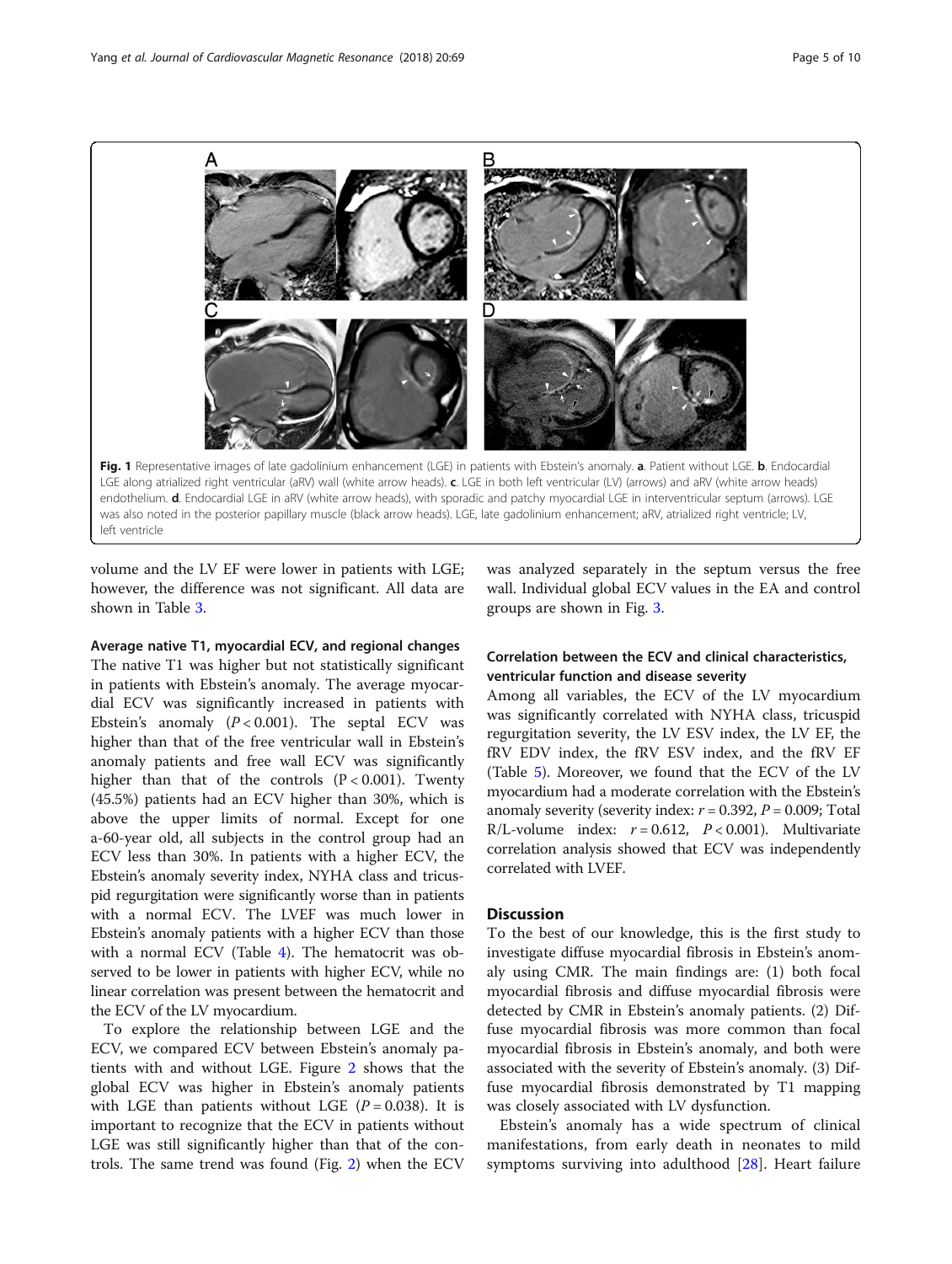Abbreviations: LGE late gadolinium enhancement; BMI body mass index; NYHA New York Heart Association; TR tricuspid regurgitation; ASD atrial septal defect; PFO patent foramen ovale; W-P-W Wolff-Parkinson-White; LV left ventricle; EDV end diastolic volume; ESV end systolic volume; EF ejection fraction; fRV functional right ventricle; aRV atrialized right ventricle; Total R/L-Volume-Index, total right/left volume index; SI severity index

is one of the common symptoms in adult Ebstein's anomaly, which is a result of biventricular dysfunction [[7,](#page-8-0) [29](#page-8-0)–[31](#page-8-0)]. LV dysfunction was observed in previous studies and is considered a high-risk factor for mortality after surgery and long-term survival [\[10](#page-8-0), [32\]](#page-8-0). In Ebstein's anomaly, LV dysfunction was considered as a consequence of compression caused by a dilated RV and abnormal septal motion [[9\]](#page-8-0). A recent study further corroborated LV dysfunction in Ebstein's anomaly with LV regional irregularity and the effect of RV longitudinal contraction. However, these mechanisms do not adequately explain why in some patients, postoperative LV dysfunction persisted and was associated with suboptimal survival [[10\]](#page-8-0).

The finding of LV myocardial fibrosis in Ebstein's anomaly provides another perspective on this question. In early studies, myocardial fibrosis was found in ex-vivo hearts of patients with Ebstein's anomaly, in which histopathological examination demonstrated myocardial fibrosis existed in the fetus and neonate. Interstitial fibrosis was more common in both the RV LV and sporadic replacement myocardial fibrosis also existed [[33](#page-8-0)–[35](#page-8-0)]. Whether or not

Abbreviations: ECV extracellular volume; BMI body mass index; NYHA New York Heart Association; ASD atrial septal defect; PFO patent foramen ovale; W-P-W Wolff-Parkinson-White; LV left ventricle; EDV end diastolic volume; ESV end systolic volume; EF ejection fraction; fRV functional right ventricle: aRV atrialized right ventricle; Total R/L-Volume-Index, total right/left volume index; SI severity index

| Table 4 Comparison between Ebstein anomaly patient groups |  |  |  |
|-----------------------------------------------------------|--|--|--|
| with different ECV                                        |  |  |  |

|                                       | $ECV \geq 30\%$<br>$(N = 20)$ | $ECV < 30\%$<br>$(N = 24)$ | P       |
|---------------------------------------|-------------------------------|----------------------------|---------|
| Age, yrs                              | $34.9 \pm 15.7$               | $32.6 + 16.7$              | 0.648   |
| Male (n, %)                           | 6(30.0)                       | 12(50.0)                   | 0.227   |
| Heart rate, bpm                       | $83.6 \pm 11.0$               | $83.0 \pm 14.0$            | 0.852   |
| BMI, kg/m <sup>2</sup>                | $21.2 \pm 4.3$                | $22.2 \pm 5.2$             | 0.488   |
| NYHA classification                   | $2.1 \pm 0.4$                 | $1.7 \pm 0.6$              | 0.020   |
| $SO2$ at rest, %                      | $96.2 \pm 2.6$                | $97.0 \pm 2.8$             | 0.411   |
| Severe tricuspid regurgitation (n, %) | 18 (90.0)                     | 14 (58.3)                  | 0.019   |
| ASD/PFO (n, %)                        | 15 (75.0)                     | 14 (58.3)                  | 0.342   |
| W-P-W (n. %)                          | 3(15.0)                       | 3(12.5)                    | 0.329   |
| Hematocrit, %                         | $40.0 \pm 4.3$                | $44.7 \pm 4.5$             | 0.001   |
| QRS width, ms                         | $113.2 \pm 17.3$              | $114.1 \pm 14.9$           | 0.862   |
| LV EDV index, ml/m <sup>2</sup>       | 67.7 [26.0]                   | 70.3 [13.2]                | 0.671   |
| LV ESV index, $ml/m2$                 | 35.6 [18.7]                   | 31.0 [7.1]                 | 0.259   |
| LV EF, %                              | $48.0 \pm 8.3$                | $56.7 \pm 4.7$             | < 0.001 |
| $fRV$ EDV index, ml/m <sup>2</sup>    | 168.1 [77.7]                  | 121.4 [56.8]               | 0.026   |
| fRV ESV index, ml/m <sup>2</sup>      | 100.0 [53.7]                  | 63.6 [29.3]                | 0.011   |
| fRV EF, %                             | $38.4 \pm 12.3$               | $46.2 \pm 11.0$            | 0.117   |
| aRV EDV index, ml/m <sup>2</sup>      | $89.0 \pm 58.4$               | $59.1 \pm 39.7$            | 0.051   |
| Total R/L-Volume-Index                | $5.8 \pm 2.8$                 | $3.1 \pm 1.4$              | < 0.001 |
| SI.                                   | $1.13 \pm 0.4$                | $0.86 \pm 0.4$             | 0.036   |

<span id="page-5-0"></span>Table 3 Comparison between Ebstein anomaly patient groups

LGE positive  $(N = 10)$ 

Age, yrs  $40.4 \pm 16.1$   $31.6 \pm 15.8$  0.131 Male (n, %) 6 (60) 12 (35.3) 0.273 Heart rate, bpm  $78.1 \pm 7.8$   $84.7 \pm 13.4$  0.147 BMI, kg/m<sup>2</sup> 22.8 ± 4.8 21.4 ± 4.8 0.428 NYHA classification  $2.3 \pm 0.5$   $1.8 \pm 0.5$  0.011  $SO_2$  at rest, % 95.1 ± 2.6 97.1 ± 2.5 0.042 Severe TR (n, %) 8 (80.0) 24 (70.6) 0.557 ASD/PFO (n, %)  $7(70.0)$  22 (64.7) 1.000 W-P-W (n, %) 1 (10.0) 5 (14.7) 0.950 QRS width, ms  $114.2 \pm 19.0$   $113.5 \pm 15.2$  0.910 LV EDV index, ml/m<sup>2</sup> 62.5 [12.6] 71.1 [21.2] 0.233 LV ESV index, ml/m<sup>2</sup> 30.6 [5.6] 33.7 [15.3] 0.537 LV EF, % 49.2 ± 10.5 53.7 ± 6.7 0.106 fRV EDV index, ml/m<sup>2</sup> 194.5 [87.7] 127.4 [57.4] 0.007 fRV ESV index, ml/m<sup>2</sup> 123.6 [64.4] 67.4 [28.7]  $< 0.001$ fRV EF, % 40.1  $\pm$  12.7 45.0  $\pm$  11.1 0.251 aRV EDV index, ml/m<sup>2</sup>  $107.6 \pm 76.16$   $62.4 \pm 35.9$  0.011 Total R/L-Volume-Index  $6.9 \pm 3.4$   $3.5 \pm 1.7$  0.011 SI  $1.1 \pm 0.4$   $0.9 \pm 0.4$  0.195

LGE negative  $(N = 34)$ 

P

with and without LGE

| Page 6 of 10 |  |  |  |
|--------------|--|--|--|
|--------------|--|--|--|

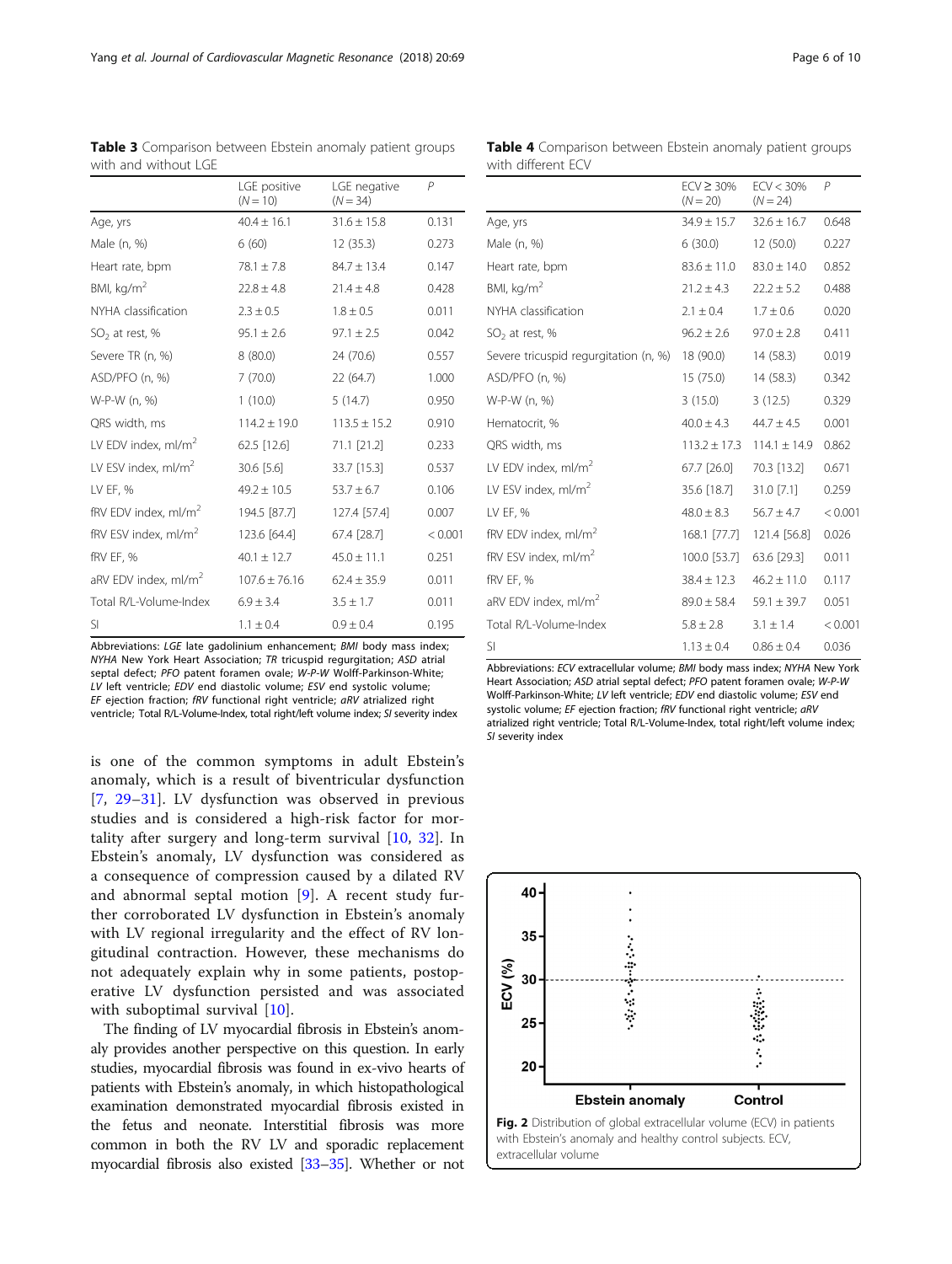<span id="page-6-0"></span>

| <b>Table 5</b> Univariate and multivariate linear regression of factors |  |  |  |
|-------------------------------------------------------------------------|--|--|--|
| associated with ECV                                                     |  |  |  |

|                                  | Univariate |         | Multivariate |         |
|----------------------------------|------------|---------|--------------|---------|
|                                  | r          | P       | B            | P       |
| Age                              | $-0.043$   | 0.782   |              |         |
| Gender                           | $-0.058$   | 0.707   |              |         |
| NYHA classification              | $-0.407$   | 0.006   | 0.082        | 0.518   |
| SO <sub>2</sub>                  | $-0.195$   | 0.093   |              |         |
| Hematocrit, %                    | $-0.282$   | 0.163   |              |         |
| Tricuspid regurgitation severity | $-0.326$   | 0.031   | 0.022        | 0.858   |
| ASD/PFO                          | 0.145      | 0.346   |              |         |
| W-P-W, %                         | $-0.021$   | 0.893   |              |         |
| IV FDV index                     | 0.132      | 0.392   |              |         |
| <b>IV FSV index</b>              | 0.415      | 0.005   |              |         |
| I VFF                            | $-0.694$   | < 0.001 | $-0.330$     | < 0.001 |
| fRV EDV index                    | 0.407      | 0.006   | 0.123        | 0.326   |
| fRV ESV index                    | 0.470      | 0.001   |              |         |
| <b>fRV FF</b>                    | $-0.307$   | 0.043   | $-0.054$     | 0.658   |
| aRV FDV index                    | 0.274      | 0.072   |              |         |
| Total R/L-volume index           | 0.612      | < 0.001 | 0.210        | 0.215   |
| <b>SI</b>                        | 0.392      | 0.009   | 0.061        | 0.470   |

Abbreviations: ECV extracellular volume; NYHA New York Heart Association; SI severity index; ASD atrial septal defect; PFO patent foramen ovale; W-P-W Wolff-Parkinson-White; LV left ventricle; EDV end diastolic volume; ESV end systolic volume; EF ejection fraction; fRV functional right ventricle; aRV atrialized right ventricle: Total R/L-Volume-Index, total right/left volume index: SI severity index

myocardial fibrosis is an intrinsic property or an acquired characteristic secondary to abnormal hemodynamics in Ebstein's anomaly is still controversial [\[33](#page-8-0)]. Only one study showed that the heart in adult Ebstein's anomaly patients had interstitial myocardial fibrosis in both ventricles, while very mild myocardial fibrosis was shown in neonates. Due to the limited specimen from autopsies, it is very difficult to confirm detailed mechanisms and characteristics of myocardial fibrosis in Ebstein's anomaly.

In the present study, both LGE and elevated ECV were observed in Ebstein's anomaly patients. The typical LGE pattern found in this study was mostly localized in the endocardium of the aRV septum. This finding was in accordance with a previous case report [[36](#page-8-0)]. In one case, mid myocardial wall LGE (non-ischemic pattern) was observed in the basal to mid septum. In contrast to LGE, which was only found in a minority of Ebstein's anomaly patients, interstitial fibrosis, as evidenced by a mean LV ECV elevation greater than the upper two SD limits of the control ECV, was demonstrated in more than 45% of patients. This finding was in line with previous autopsy results [\[33\]](#page-8-0).

Both LGE and elevated ECV were related to the severity of Ebstein's anomaly and ventricular dysfunction in this group of Ebstein's anomaly patients. This finding emphasizes the importance of focal and diffuse myocardial fibrosis in ventricular remodeling in Ebstein's anomaly. LV remodeling was related to Ebstein's anomaly severity, which demonstrated a close RV-LV interaction [[37](#page-8-0), [38](#page-8-0)]. Furthermore, the relationship between the severity of Ebstein's anomaly and LV ECV also suggested the impact of an abnormal RV on LV myocardial remodeling [\[10\]](#page-8-0). The inverse relationship between an elevated LV ECV and LV function found in Ebstein's anomaly patients was observed in dilated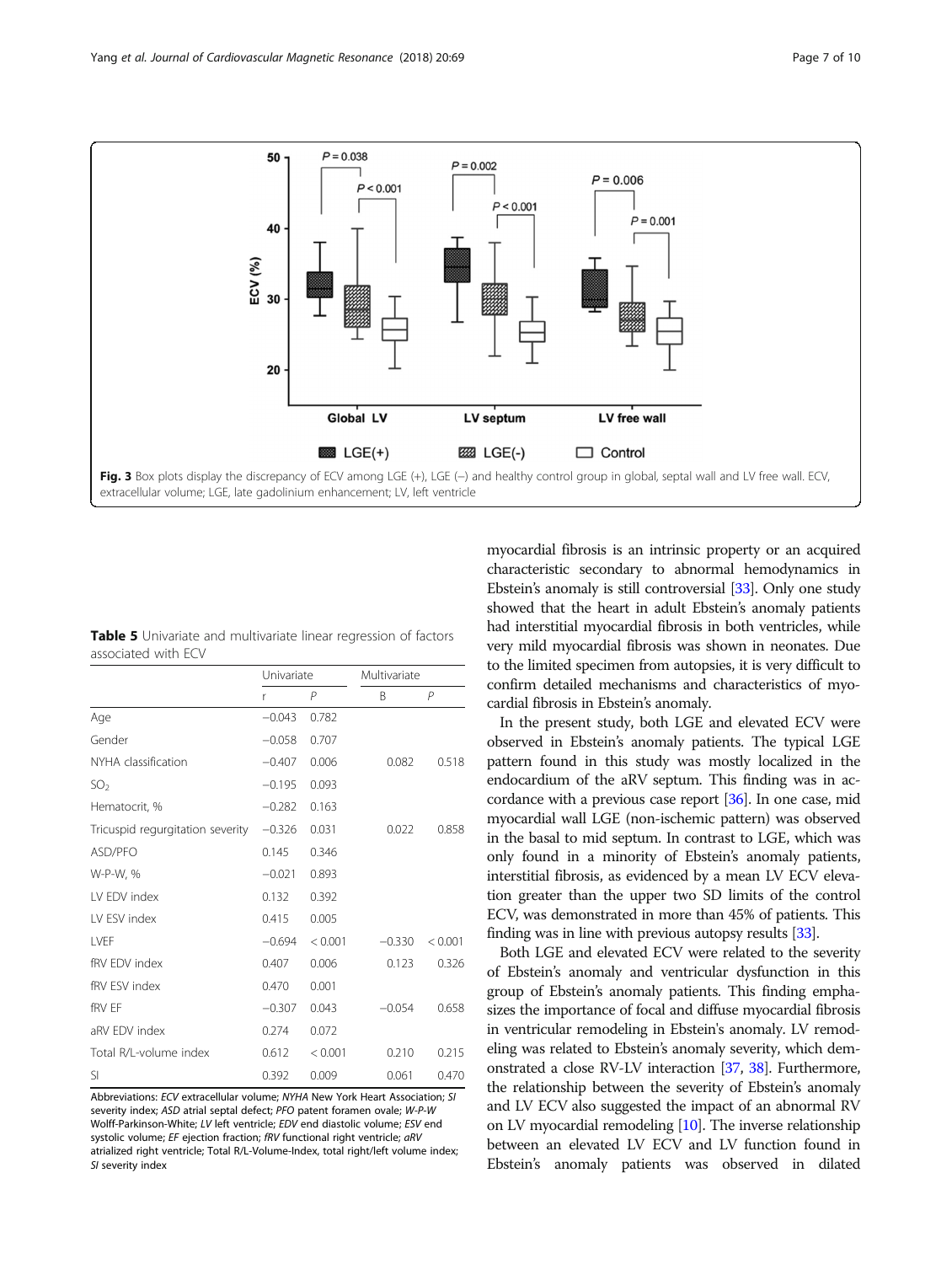cardiomyopathy [\[39\]](#page-8-0). LV dysfunction in Ebstein's anomaly has been considered to result from chronic hemodynamic under-filling of the LV and is possibly related to myocardial cell degeneration. The present study provided evidence for diffuse myocardial fibrosis, which could be an important contributor to biventricular dysfunction in Ebstein's anomaly.

LV dysfunction is a high-risk factor in Ebstein's anomaly and is associated with higher mortality after surgery [[40](#page-8-0)]. Preservation and reversal of LV dysfunction in Ebstein's anomaly could be a potential treatment target. In patients with mild or asymptomatic Ebstein's anomaly, indications for surgery include deterioration of ventricular function, persistent enlargement of the heart, exercise intolerance, and arrhythmia [\[41\]](#page-9-0). The value of CMR detection of myocardial fibrosis in Ebstein's anomaly in decision-making for surgical treatment requires further study. In a study on aortic valve stenosis, an elevated ECV persisted for at least six months after aortic valve replacement surgery [[42](#page-9-0)]. Earlier intervention might be necessary to reverse myocardial remodeling.

In our study, ECV was also associated with clinical and imaging-based ventricular function. Thus, ECV is a potential imaging marker for risk stratification in Ebstein's anomaly patients. Future CMR evaluation for Ebstein's anomaly should not only include volume and function analysis, but also consider myocardial tissue characterization using LGE and ECV.

## Limitations

There are several limitations to our study. First, the present study consisted of both adolescent and adult patients, and does not represent the entire Ebstein's anomaly spectrum. Second, the ECV of the RV myocardium was not quantified because the RV free wall was too thin in Ebstein's anomaly for accurate assessment. Third, the cross-sectional study design limited the ability to determine the impact of myocardial fibrosis on the long-term prognosis of Ebstein's anomaly. Our study indicated that further longitudinal observation is needed to clarify the impact of myocardial fibrosis and remodeling in Ebstein's anomaly patients.

#### Conclusions

Focal and diffuse myocardial fibrosis assessed by LGE and ECV were observed in Ebstein's anomaly patients. The elevated fibrosis was associated with worse LV function, greater disease severity, and reduced clinical status in Ebstein's anomaly patients. LGE or ECV may serve as imaging markers for the severity of Ebstein's anomaly. Further studies are needed to assess the prognostic significance of these findings.

#### Abbreviations

aRV: Atrialized right ventricle; BSA: Body surface area; bSSFP: Balanced steady state free precession; CMR: Cardiovascular magnetic resonance; ECG: Electrocardiogram; ECV: Extracellular volume; EDV: End-diastolic volume; EF: Ejection fraction; ESV: End-systolic volume; fRV: Functional right ventricle; LA: Left atrium/left atrial; LGE: Late gadolinium enhancement; LV: Left ventricle/left ventricular; MOLLI: Modified Look-Locker inversion recovery; PSIR: Phase sensitive inversion recover; RA: Right atrium/right atrial; ROI: Region of interest; RV: Right ventricle/right ventricular; SI: Severity index; Total R/L-volume index: Total right/left volume index

#### Acknowledgements

Not applicable.

#### Author contributions

D Yang, X Li and YC Chen: contributed substantially to the conception and design of the study, recruitment of subjects, analysis, interpretation and drafting the manuscript; JY Sun and W Chen, contributed substantially to CMR data acquisition and analyses, interpretation and generation of T1- and colored T1-maps; Andreas Greiser and TJ Zhang contributed to interpretation and generation of T1 mapping;Y Luo,H Liu and K Wan contributed to data acquisition and recruitment of subjects; Y Han contributed to study design and critically revised the manuscript; YC Chen participated in the design and coordination of the study and critically revised the manuscript. All authors read and approved the final manuscript.

#### Funding

This work was supported by two grants from the National Natural Science Foundation, People's Republic of China (No. 81271531 and No. 81571638).

#### Availability of data and materials

All data generated or analysis during this study are included in this published article.

#### Ethics approval and consent to participate

The study was approved by the Clinical Trial and Biological Ethics Committee of Sichuan University, and all patients provided written informed consent. The study of the healthy subjects was approved by the Clinical Trial and Biological Ethics Committee of Sichuan University, and all healthy subjects provided written informed consent.

#### Consent for publication

Written informed consent was obtained from the patient (or guardian) for publication of their individual details and accompanying images in this manuscript. The consent form is held by the authors/the authors' institution and is available for review by the Editor-in-Chief.

#### Competing interests

Dr. Chung is the investigator of Shenzhen Institutes of Advanced Technology. Andreas Greiser and Tian-Jing Zhang are the investigators on a cooperative Research and Development Agreement with Siemens. The remaining authors declare that they have no competing interests.

#### Publisher's note

Springer Nature remains neutral with regard to jurisdictional claims in published maps and institutional affiliations

### Author details

<sup>1</sup> Department of Cardiology, West China Hospital, Sichuan University, Chengdu 610041, Sichuan Province, China. <sup>2</sup>Department of Cardiovascular Surgery/Pediatric Heart Center, West China Hospital, Sichuan University, Chengdu 610041, Sichuan Province, China. <sup>3</sup>Department of Radiology, West China Hospital, Sichuan University, Chengdu 610041, Sichuan Province, China. <sup>4</sup> Siemens Healthcare GmbH, Erlangen, Germany. <sup>5</sup> Northeast Asia MR Collaboration, Siemens Healthcare, Beijing, China. <sup>6</sup>Paul C. Lauterbur Research Centre for Biomedical Imaging, Shenzhen Key Laboratory for MRI, Shenzhen Institutes of Advanced Technology, Chinese Academy of Sciences, Shenzhen, Guangdong, China. <sup>7</sup>Department of Medicine (Cardiovascular Division) University of Pennsylvania, Philadelphia, PA, USA.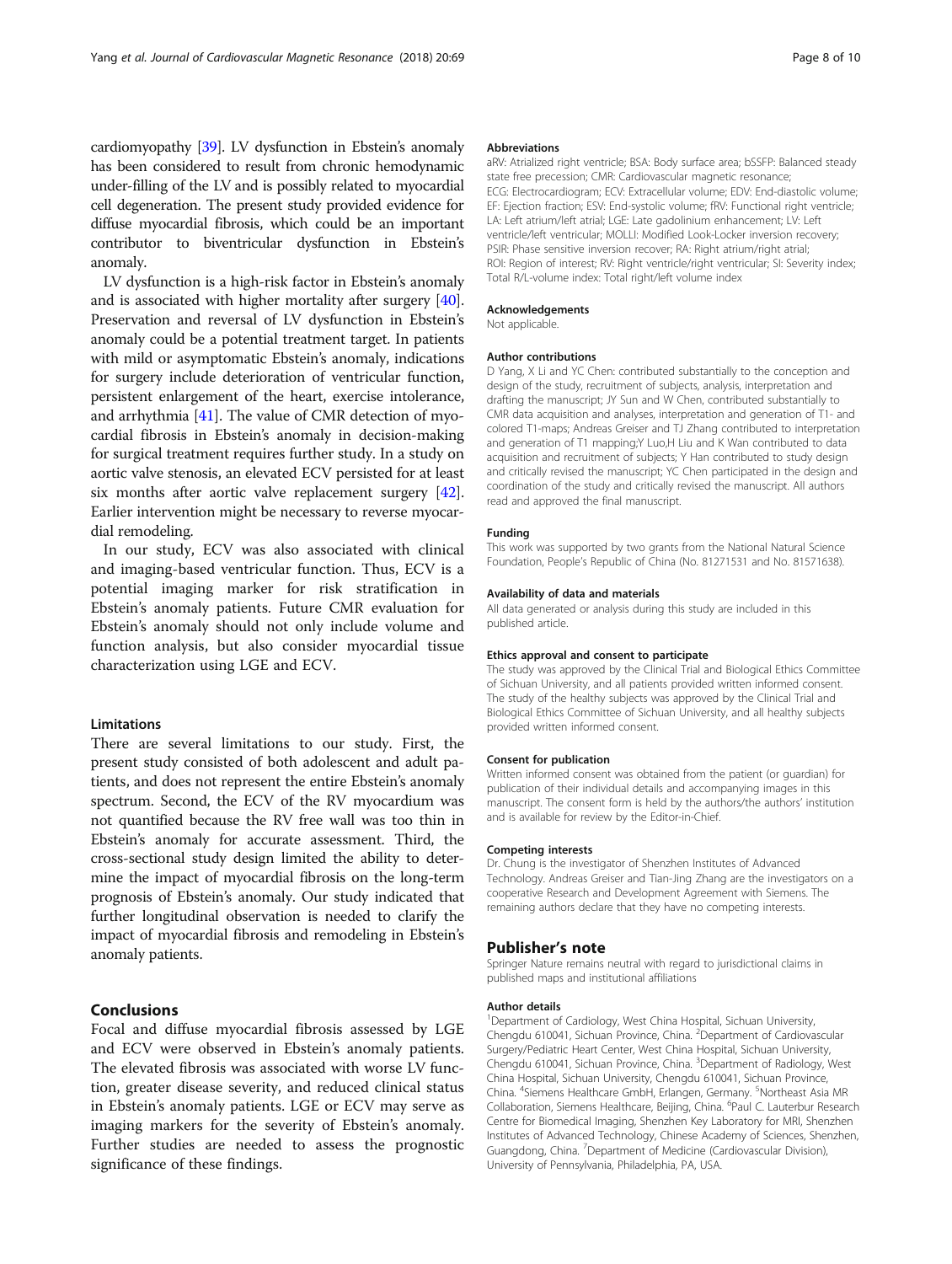#### <span id="page-8-0"></span>Received: 13 June 2017 Accepted: 5 September 2018 Published online: 27 September 2018

#### References

- 1. Tobler D, Yalonetsky S, Crean AM, Granton JT, Burchill L, Silversides CK, et al. Right heart characteristics and exercise parameters in adults with Ebstein anomaly: new perspectives from cardiac magnetic resonance imaging studies. Int J Cardiol. 2013;165:146–50.
- 2. Fratz S, Janello C, Muller D, Seligmann M, Meierhofer C, Schuster T, et al. The functional right ventricle and tricuspid regurgitation in Ebstein's anomaly. Int J Cardiol. 2013;167:258–61.
- 3. Attenhofer Jost CH. H.M.Connolly, W.D.Edwards, D H, Carole a.Warnes, G.K. Danielson. Ebstein's anomaly – review of a multifaceted congenital cardiac condition. Swiss Med Wkly. 2005;165:269–81.
- 4. Dearani JA, Mora BN, Nelson TJ, Haile DT, O'Leary PW. Ebstein anomaly review: what's now, what's next? Expert Rev Cardiovasc Ther. 2015;13:1101–9.
- 5. Lee CM, Sheehan FH, Bouzas B, Chen SS, Gatzoulis MA, Kilner PJ. The shape and function of the right ventricle in Ebstein's anomaly. Int J Cardiol. 2013; 167:704–10.
- 6. Li X, Wang SM, Schreiber C, Cheng W, Lin K, Sun JY, et al. More than valve repair: effect of cone reconstruction on right ventricular geometry and function in patients with Ebstein anomaly. Int J Cardiol. 2016;206: 131–7.
- 7. Goleski PJ, Sheehan FH, Chen SS, Kilner PJ, Gatzoulis MA. The shape and function of the left ventricle in Ebstein's anomaly. Int J Cardiol. 2014;171:404–12.
- 8. Attenhofer Jost CH, Connolly HM, O'Leary PW, Warnes CA, Tajik AJ, Seward JB. Left heart lesions in patients with Ebstein anomaly. Mayo Clin Proc. 2005; 80:361–8.
- 9. Benson LN, Child JS, Schwaiger M, Perloff JK, Schelbert HR. Left ventricular geometry and function in adults with Ebstein's anomaly of the tricuspid valve. Circulation. 1987;75:353–9.
- 10. Brown ML, Dearani JA, Danielson GK, Cetta F, Connolly HM, Warnes CA, et al. Effect of operation for Ebstein anomaly on left ventricular function. Am J Cardiol. 2008;102:1724–7.
- 11. Celermajer DS, Dodd SM, Greenwald SE, Wyse RK, Deanfield JE. Morbid anatomy in neonates with Ebstein's anomaly of the tricuspid valve: pathophysiologic and clinical implications. J Am Coll Cardiol. 1992;19: 1049–53.
- 12. Lee AH, Moore IE, Fagg NL, Cook AC, Kakadekar AP, Allan LD, et al. Histological changes in the left and right ventricle in hearts with Ebstein's malformation and tricuspid valvar dysplasia: a morphometric study of patients dying in the fetal and perinatal periods. Cardiovasc Pathol. 1995;4:19–24.
- 13. Moon JC, Messroghli DR, Kellman P, Piechnik SK, Robson MD, Ugander M, et al. Myocardial T1 mapping and extracellular volume quantification: a Society for Cardiovascular Magnetic Resonance (SCMR) and CMR working Group of the European Society of cardiology consensus statement. J Cardiovasc Magn Reson. 2013;15:92.
- 14. aus dem Siepen F, Buss SJ, Messroghli D, Andre F, Lossnitzer D, Seitz S, et al. T1 mapping in dilated cardiomyopathy with cardiac magnetic resonance: quantification of diffuse myocardial fibrosis and comparison with endomyocardial biopsy. Eur Heart J Cardiovasc Imaging. 2015;16:210–6.
- 15. Beek AM, Bondarenko O, Afsharzada F, van Rossum AC. Quantification of late gadolinium enhanced CMR in viability assessment in chronic ischemic heart disease: a comparison to functional outcome. J Cardiovasc Magn Reson 2009;11:6.
- 16. Masci PG, Schuurman R, Andrea B, Ripoli A, Coceani M, Chiappino S, et al. Myocardial fibrosis as a key determinant of left ventricular remodeling in idiopathic dilated cardiomyopathy: a contrast-enhanced cardiovascular magnetic study. Circ Cardiovasc Imaging. 2013;6:790–9.
- 17. Weng Z, Yao J, Chan RH, He J, Yang X, Zhou Y, et al. Prognostic value of LGE-CMR in HCM: a meta-analysis. JACC Cardiovasc Imaging. 2016;9: 1392–402.
- 18. Fontana M, Pica S, Reant P, Abdel-Gadir A, Treibel TA, Banypersad SM, et al. Prognostic value of late gadolinium enhancement cardiovascular magnetic resonance in cardiac amyloidosis. Circulation. 2015;132:1570–9.
- 19. Babu-Narayan SV, Kilner PJ, Li W, Moon JC, Goktekin O, Davlouros PA, et al. Ventricular fibrosis suggested by cardiovascular magnetic resonance in adults with repaired tetralogy of fallot and its relationship to adverse markers of clinical outcome. Circulation. 2006;113:405–13.
- 20. Broberg CS, Huang J, Hogberg I, McLarry J, Woods P, Burchill LJ, et al. Diffuse LV myocardial fibrosis and its clinical associations in adults with repaired tetralogy of Fallot. JACC Cardiovasc Imaging. 2016;9:86–7.
- 21. Kozak MF, Redington A, Yoo SJ, Seed M, Greiser A, Grosse-Wortmann L. Diffuse myocardial fibrosis following tetralogy of Fallot repair: a T1 mapping cardiac magnetic resonance study. Pediatr Radiol. 2014;44:403–9.
- 22. Carpentier A, Chauvaud S, Mace L, Relland J, Mihaileanu S, Marino JP, et al. A new reconstructive operation for Ebstein's anomaly of the tricuspid valve. J Thorac Cardiovasc Surg. 1988;96:92–101.
- 23. Fratz S, Chung T, Greil GF, Samyn MM, Taylor AM, Valsangiacomo Buechel ER, et al. Guidelines and protocols for cardiovascular magnetic resonance in children and adults with congenital heart disease: SCMR expert consensus group on congenital heart disease. J Cardiovasc Magn Reson. 2013;15:51.
- 24. Alfakih K, Reid S, Jones T, Sivananthan M. Assessment of ventricular function and mass by cardiac magnetic resonance imaging. Eur Radiol. 2004;14: 1813–22.
- 25. Yalonetsky S, Tobler D, Greutmann M, Crean AM, Wintersperger BJ, Nguyen ET, et al. Cardiac magnetic resonance imaging and the assessment of ebstein anomaly in adults. Am J Cardiol. 2011;107:767–73.
- 26. White SK, Sado DM, Fontana M, Banypersad SM, Maestrini V, Flett AS, et al. T1 mapping for myocardial extracellular volume measurement by CMR: bolus only versus primed infusion technique. JACC Cardiovasc Imaging. 2013;6:955–62.
- 27. Hosch O, Sohns JM, Nguyen TT, Lauerer P, Rosenberg C, Kowallick JT, et al. The total right/left-volume index: a new and simplified cardiac magnetic resonance measure to evaluate the severity of Ebstein anomaly of the tricuspid valve: a comparison with heart failure markers from various modalities. Circ Cardiovasc Imaging. 2014;7:601–9.
- 28. Josta CHA, Connolly HM, Edwards WD, Carole DH, Warnes A, Danielson GK. Ebstein's anomaly – review of a multifaceted congenital cardiac condition. Swiss Med Wkly. 2005;165:269–81.
- 29. Attie F, Rosas M, Rijlaarsdam M, Buendia A, Zabal C, Kuri J, et al. The adult patient with Ebstein anomaly. Outcome in 72 unoperated patients. Medicine (Baltimore). 2000;79:27–36.
- 30. de Vette LC, Brugts JJ, McGhie JS, Roos-Hesselink JW. Long-lasting symptoms and diagnostics in a patient with unrecognized right sided heart failure: why listening to the heart is so important. World J Cardiol 2014;6:345–348.
- 31. Segura AM, Frazier OH, Buja LM. Fibrosis and heart failure. Heart Fail Rev. 2014;19:173–85.
- 32. Chauvaud S, Berrebi A, d'Attellis N, Mousseaux E, Hernigou A, Carpentier A. Ebstein's anomaly: repair based on functional analysis. Eur J Cardiothorac Surg. 2003;23:525–31.
- 33. Andrew HS, Lee M, Isabella E, Moore D, Nuala LK, Fagg M. histologic changes in the left and right ventrice in hearts withEebstein's malformation and tricuspid valvar dysplasia : a morphometric study of patients dying dying in the fatal and perinatal periods. Cardiovasc Pathol. 1995;4:19–24.
- 34. Frescura C, Angelini A, Daliento L, Thiene G. Morphological aspects of Ebstein's anomaly in adults. Thorac Cardiovasc Surg. 2000;48:203–8.
- 35. Buturak A, Saygili O, Ulus S, Kalfa M, Karabulut H, Alhan C, et al. Right ventricular endomyocardial fibrosis mimicking Ebstein anomaly in a patient with Behcet's disease: case report and review of the literature. Mod Rheumatol. 2014;24:532–6.
- 36. Balakrishnan KG, Sapru RP, Sasidharan K, Venkitachalam CG. A comparison of the clinical, haemodynamic and angiographic features in right ventricular endomyocardial fibrosis and Ebstein's anomaly of the tricuspid valve. Cardiology. 1982;69:265–75.
- 37. Handa S, Fujii I, Ohonishi S, Yamazaki H, Nakamura Y. Strategy to manage pump failure due to chronic pulmonary diseases--pathophysiology and treatment of right ventricular overload. Jpn Circ J. 1986;50:350–8.
- 38. Chadwick RS, Azancot-Benisty A, Ohayon J, Ito Y. Right and left ventricle interaction and remodeling in congenital heart disease. Adv Exp Med Biol. 1993;346:373–81.
- 39. Hong YJ, Park CH, Kim YJ, Hur J, Lee HJ, Hong SR, et al. Extracellular volume fraction in dilated cardiomyopathy patients without obvious late gadolinium enhancement: comparison with healthy control subjects. Int J Cardiovasc Imaging. 2015;31(Suppl 1):115–22.
- 40. Attenhofer Jost CH, Connolly HM, Scott CG, Burkhart HM, Warnes CA, Dearani JA. Outcome of cardiac surgery in patients 50 years of age or older with Ebstein anomaly: survival and functional improvement. J Am Coll Cardiol. 2012;59:2101–6.